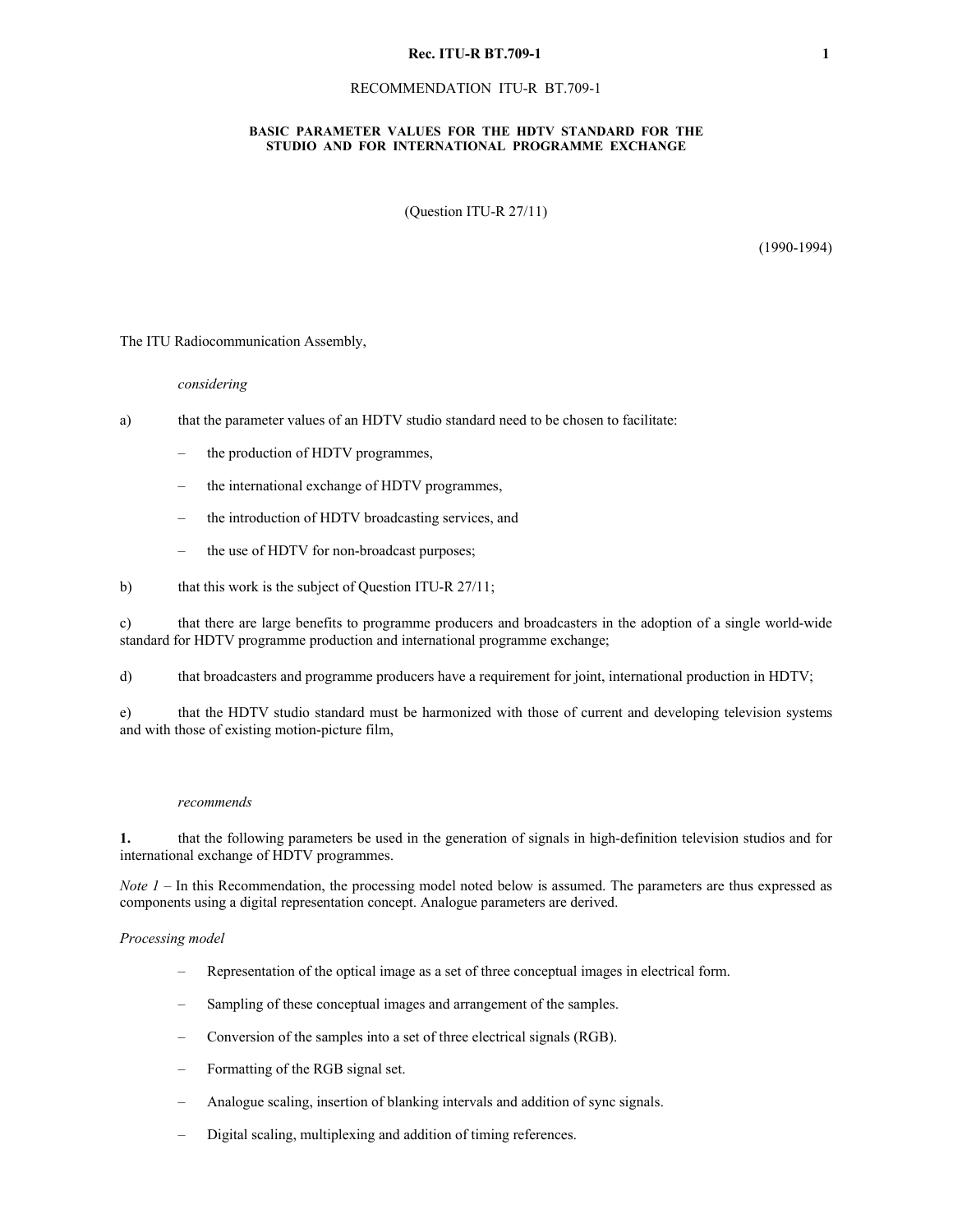# **1. Opto-electronic conversion**

| Item | Characteristics                                                                            |                                                                                                                                                                                                |               |               |  |  |  |
|------|--------------------------------------------------------------------------------------------|------------------------------------------------------------------------------------------------------------------------------------------------------------------------------------------------|---------------|---------------|--|--|--|
|      | Parameter                                                                                  |                                                                                                                                                                                                | Value         |               |  |  |  |
| 1.1  | Opto-electronic transfer characteristics before non-<br>linear precorrection               | Assumed linear                                                                                                                                                                                 |               |               |  |  |  |
| 1.2  | Overall opto-electronic transfer characteristics at<br>source                              | $V = 1.099 L^{0.45} - 0.099$ for $1 \ge L \ge 0.018$<br>$V = 4.500 L$ for $0.018 > L \ge 0$<br>where:<br>L: luminance of the image<br>$0 \le L \le 1$<br>$V$ : corresponding electrical signal |               |               |  |  |  |
| 1.3  | Chromaticity coordinates (CIE, 1931)                                                       |                                                                                                                                                                                                | Coordinates   |               |  |  |  |
|      | - For reference primaries, see Note 1                                                      | Primary                                                                                                                                                                                        | $\mathcal{X}$ | $\mathcal{V}$ |  |  |  |
|      | For interim primaries related to current display<br>$\overline{\phantom{m}}$<br>technology | red                                                                                                                                                                                            | 0.640         | 0.330         |  |  |  |
|      |                                                                                            | green                                                                                                                                                                                          | 0.300         | 0.600         |  |  |  |
|      |                                                                                            | blue                                                                                                                                                                                           | 0.150         | 0.060         |  |  |  |
| 1.4  | Assumed chromaticity for equal primary signals                                             |                                                                                                                                                                                                | $D_{65}$      |               |  |  |  |
|      | $E_R = E_G = E_B$                                                                          |                                                                                                                                                                                                | $\mathcal{X}$ | $\mathcal{V}$ |  |  |  |
|      | (Reference white)                                                                          |                                                                                                                                                                                                | 0.3127        | 0.3290        |  |  |  |

*Note 1* – Studies to establish the parameter values for the reference primary colours, non-linear video processing and video matrixing are in progress to improve future display colour-rendition and to optimize transformation between HDTV, film, graphics and colour hard-copy (see Annex 1).

## **2. Picture characteristics**

| Item | Characteristics         |            |  |
|------|-------------------------|------------|--|
|      | Parameter               | Value      |  |
| 2.1  | Aspect ratio            | 16:9       |  |
| 2.2  | Samples per active line | 1920       |  |
| 2.3  | Sampling lattice        | Orthogonal |  |

*2.4* The sample distribution and the number of active lines are interrelated and are still under study (see Annex 1). The results of this study may also lead to the wish to reconsider the number of samples per active line.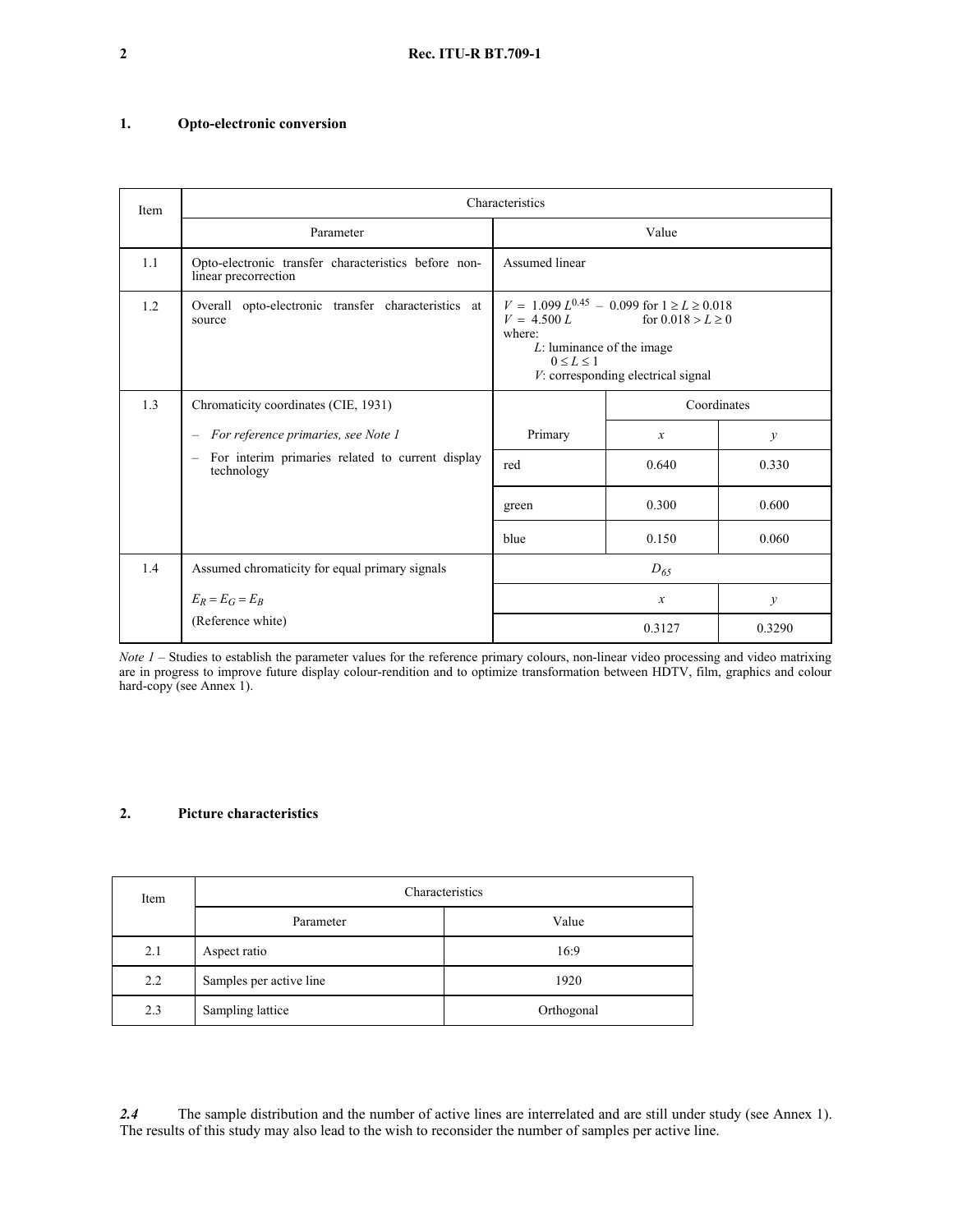# **3. Picture scanning characteristics**

| Item | Characteristics          |                             |  |  |
|------|--------------------------|-----------------------------|--|--|
|      | Parameter                | Value                       |  |  |
| 3.1  | Order of sample scanning | Left to right top to bottom |  |  |
| 3.2  | Interlace ratio          | See below                   |  |  |

The objective for the system is defined to be progressive scanning, i.e., 1:1 interlace ratio.

For current implementations, an interlace ratio of 2:1, or an equivalent sample-rate reduction process, may be used.

*3.3* The picture rate depends on a number of well-known factors (see Annex 1).

# **4. Signal format**

| Item | Characteristics                                                                                                                                                                                                                                                                                 |                                                                        |       |  |  |
|------|-------------------------------------------------------------------------------------------------------------------------------------------------------------------------------------------------------------------------------------------------------------------------------------------------|------------------------------------------------------------------------|-------|--|--|
|      | Parameter                                                                                                                                                                                                                                                                                       |                                                                        | Value |  |  |
| 4.1  | Conceptual non-linear pre-correction of primary signals                                                                                                                                                                                                                                         | $v = 0.45$<br>(See complete specification in $\S$ 1.2)                 |       |  |  |
| 4.2  | Derivation of luminance signal $E_Y$<br>Equation for systems related to reference primaries see Note 1<br>$\overline{\phantom{0}}$<br>Equation for interim systems related to current display technology and<br>$E'_Y = 0.2125 E'_R +$<br>conventional coding<br>$0.7154 EG +$<br>$0.0721 E_R'$ |                                                                        |       |  |  |
| 4.3  | Derivation of colour-difference signals (analogue coding) $E_{P_R}$ , $E_{P_R}$<br>Equation for system related to reference primaries, see Note 1<br>Equation for interim systems related to current display technology and<br>$\overline{\phantom{0}}$<br>conventional coding                  | $E'_{P_B} = 0.5389 (E'_B - E'_Y)$<br>$E'_{P_B} = 0.6349 (E'_R - E'_Y)$ |       |  |  |
| 4.4  | Derivation of colour-difference signals (digital coding)<br>$C_1, C_2$                                                                                                                                                                                                                          | Digitally scaled from the values of 4.3                                |       |  |  |

*Note 1* – Studies to establish the parameter values for the luminance and colour-difference equations are in progress to improve system performance and optimize transformations between HDTV, film graphics and colour hard-copy (see Annex 1).

# **5. Analogue representation**

Levels are specified in millivolts measured across a matched 75  $\Omega$  termination.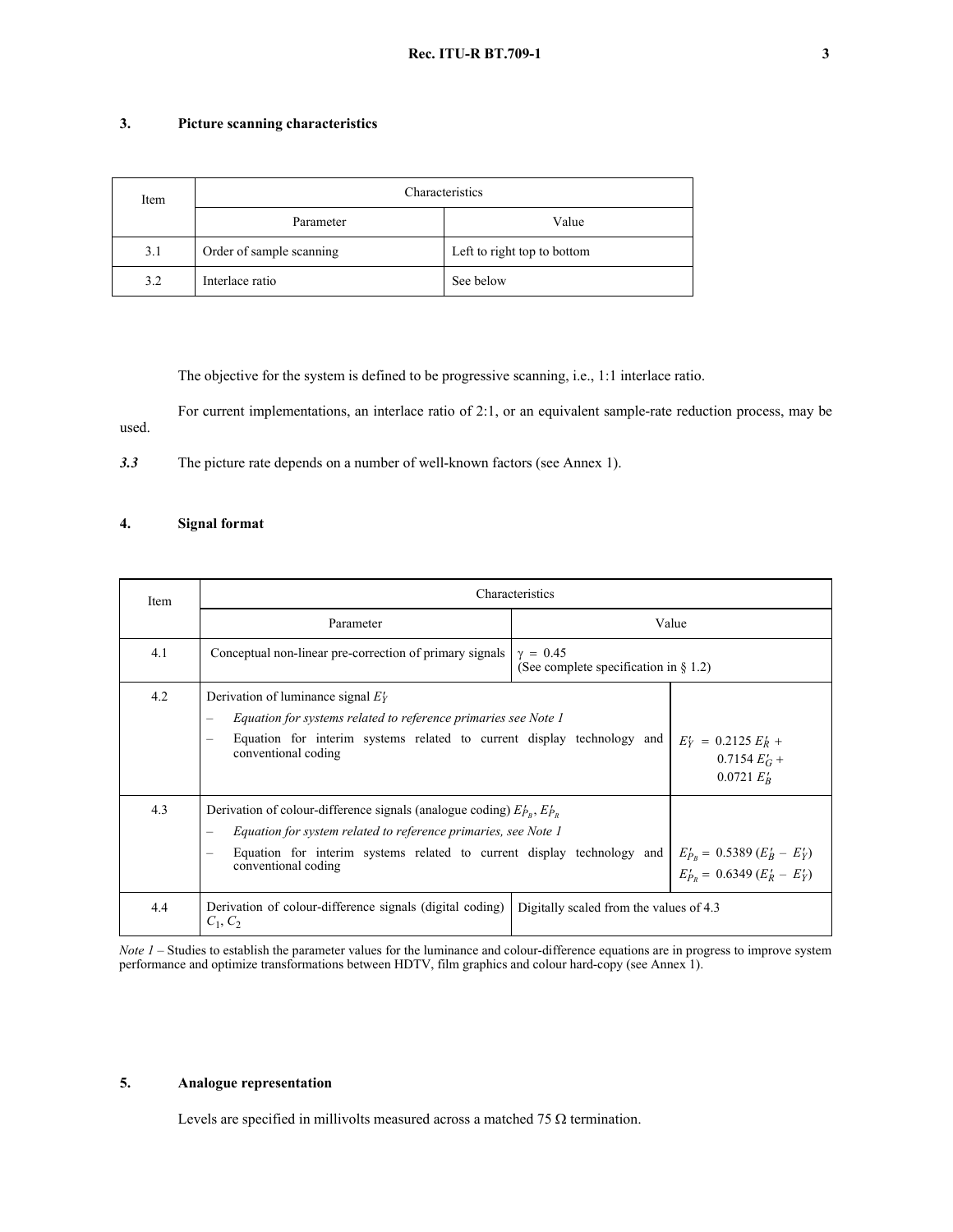| Item | Characteristics                                   |                                                    |  |  |  |
|------|---------------------------------------------------|----------------------------------------------------|--|--|--|
|      | Parameter                                         | Value                                              |  |  |  |
| 5.1  | Nominal level – $E'_R$ , $E'_G$ , $E'_B$ , $E'_Y$ | Ref. Black: 0<br>Ref. White: 700                   |  |  |  |
| 5.2  | Nominal level – $E'_{P_R}, E'_{P_R}$              | ± 350                                              |  |  |  |
| 5.3  | Format of synchronizing signals                   | Tri-level bipolar (see Fig. 1)                     |  |  |  |
| 5.4  | Timing reference                                  | (see Fig. 1)                                       |  |  |  |
| 5.5  | Sync level $(1)$                                  | ± 300<br>sync on all components<br>(see Fig. $2$ ) |  |  |  |

(1) Some administrations may wish to consider the use of sync on all components as optional.



(The waveform exhibits symmetry with respect to point  $T_r$ ) D01

*5.6* The horizontal and vertical blanking intervals will be derived from the studies concerning the parameters in § 2 and 3 (see Annex 1).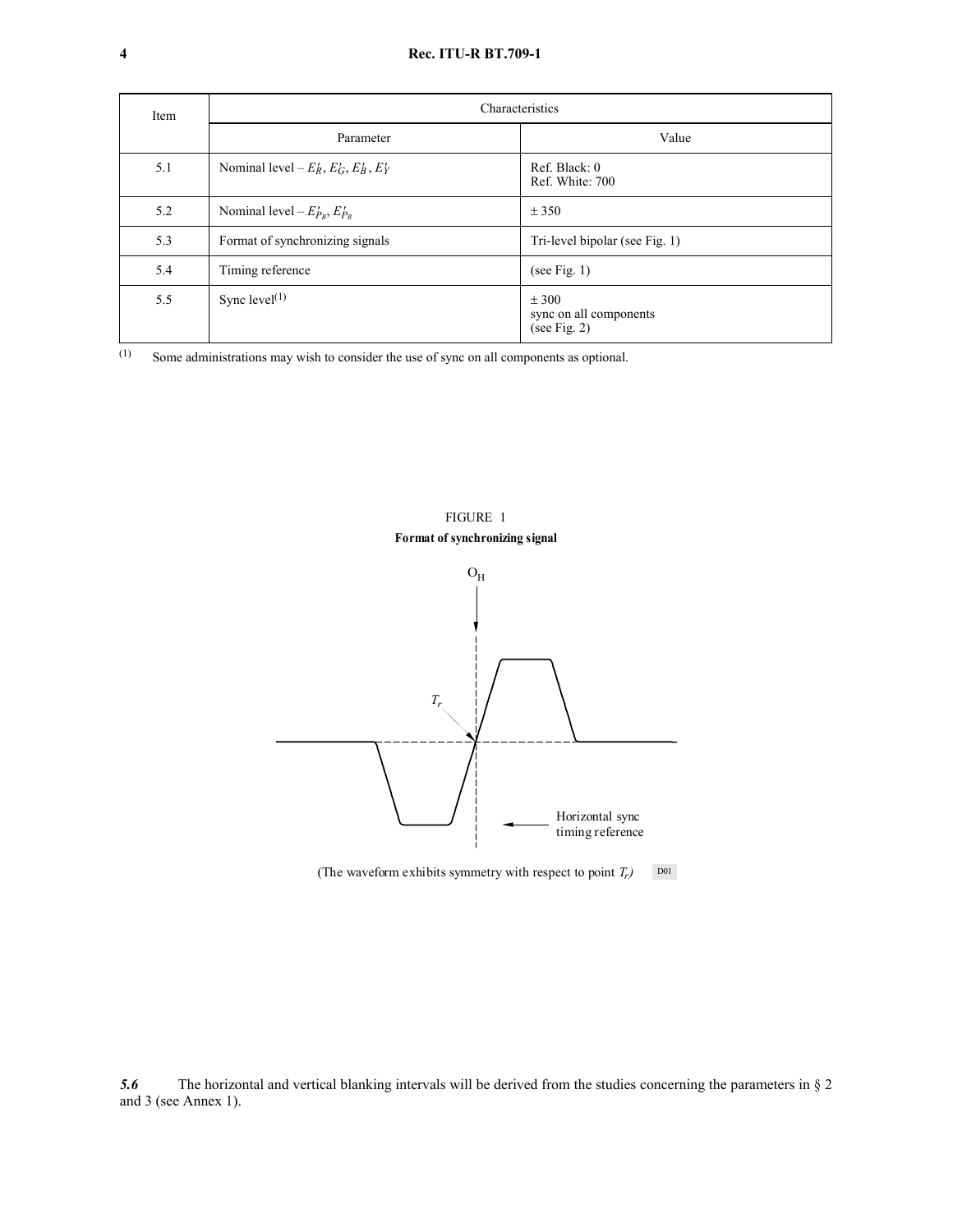FIGURE 2 **Sync level on component signals**



# **6. Digital representation**

| Item | <b>Characteristics</b>           |                                                                                  |  |  |
|------|----------------------------------|----------------------------------------------------------------------------------|--|--|
|      | Parameter                        | Value                                                                            |  |  |
| 6.1  | Coded signals                    | <i>R</i> , <i>G</i> , <i>B</i> or <i>Y</i> , $C_1$ , $C_2$                       |  |  |
| 6.2  | Sampling lattice $R, G, B, Y$    | Orthogonal, line and picture repetitive                                          |  |  |
| 6.3  | Sampling lattice $C_1$ , $C_2$   | Samples co-sited with each other and with alternate<br>luminance samples         |  |  |
| 6.4  | Sampling frequency $R, G, B, Y$  | frequency is an integer multiple of<br>Sampling<br>$2.25$ MHz                    |  |  |
| 6.5  | Sampling frequency $C_1$ , $C_2$ | Colour-difference sampling frequency to be 1/2 lumi-<br>nance sampling frequency |  |  |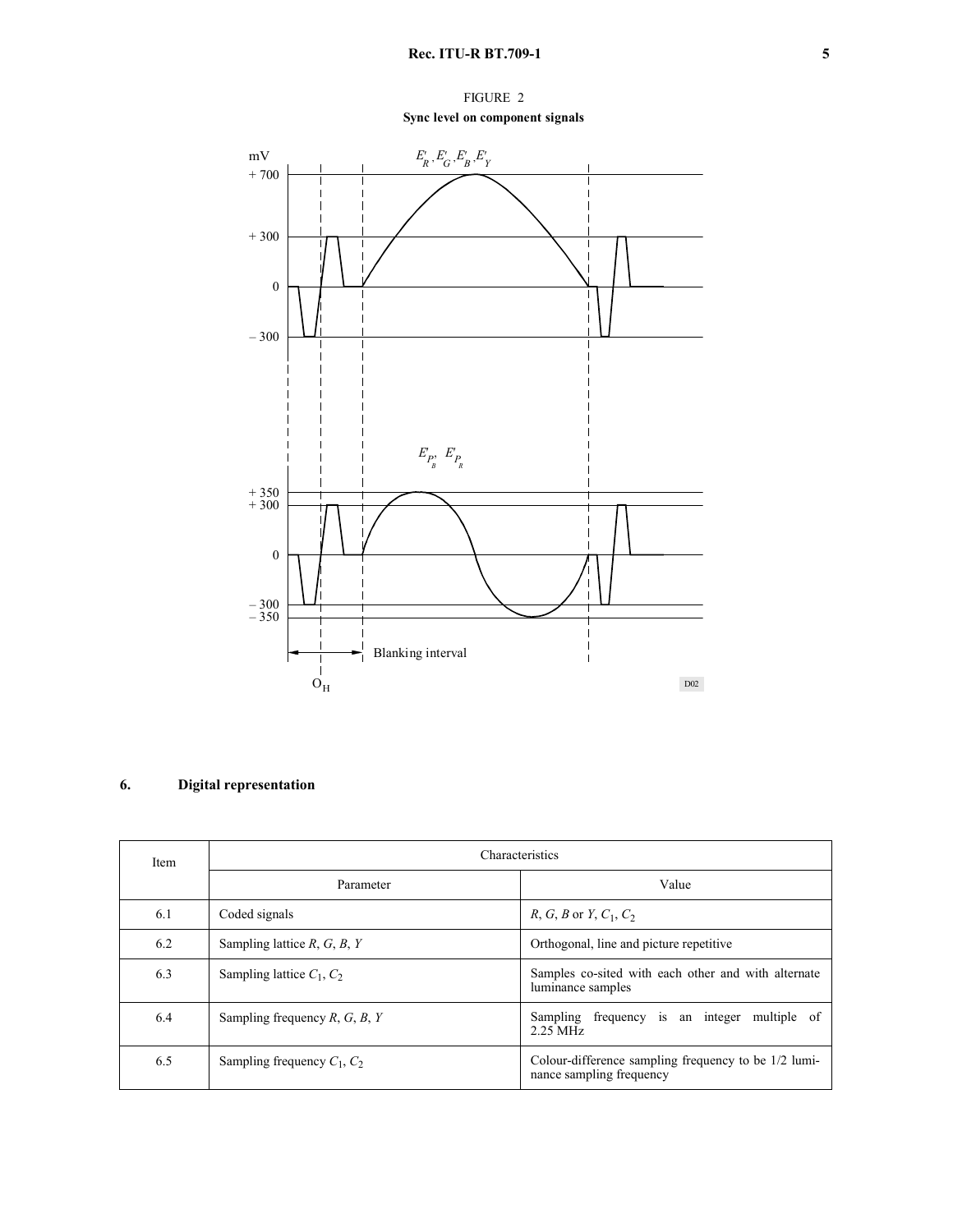#### **6 Rec. ITU-R BT.709-1**

*6.6* The parameters for the samples per full line for the *R*, *G*, *B*, *Y*, *C*<sup>1</sup> and *C*<sup>2</sup> signals, the signal coding, nominal levels and synchronizing words, possibly together with video-related data (video index signal), are still under study (see Annex 1).

*6.7* The bit rate of the HDTV signal is expected to be in the range 0.8 to 1.2 Gbit/s for current implementations and in the range 2.0 to 3.0 Gbit/s for some future implementations (see Annex 1).

# ANNEX 1\*

## **Notes on the outstanding HDTV studio parameter values**

## **1. Opto-electronic conversion**

Three approaches are included in the studies concerning the parameter values for the reference primary colours for the worldwide HDTV studio standard:

- an extension of the colour gamut based on the values shown in  $\S$  1.3, through adjustment of the allowable video-signal ranges,
- adoption of the values shown in Table 1,
- adoption of the values shown in Table 2.

## TABLE 1

|                                             |                        |  |     |                      | Coordinates                |                            |
|---------------------------------------------|------------------------|--|-----|----------------------|----------------------------|----------------------------|
| Assumed chromaticity<br>reference primaries | coordinates (CIE 1931) |  | for | Primary              | $\boldsymbol{x}$           | ν                          |
|                                             |                        |  |     | red<br>green<br>blue | 0.6915<br>0.0000<br>0.1440 | 0.3083<br>1.0000<br>0.0297 |

### TABLE 2

|                                                                        |  |  |                      |                         | Coordinates             |
|------------------------------------------------------------------------|--|--|----------------------|-------------------------|-------------------------|
| Assumed chromaticity coordinates (CIE 1931) for<br>reference primaries |  |  | Primary              | x                       | у                       |
|                                                                        |  |  | red<br>green<br>blue | 0.640<br>0.168<br>0.150 | 0.330<br>0.731<br>0.060 |

In Annex 1, the notes on the outstanding HDTV studio parameter values are given. Pending the completion of the Recommendation, an HDTV studio system based on 1125/60/2:1 or 1250/50/2:1 should use signal parameters conforming to those of Annex 2. Many of these parameter values are identical to those already specified in the Recommendation.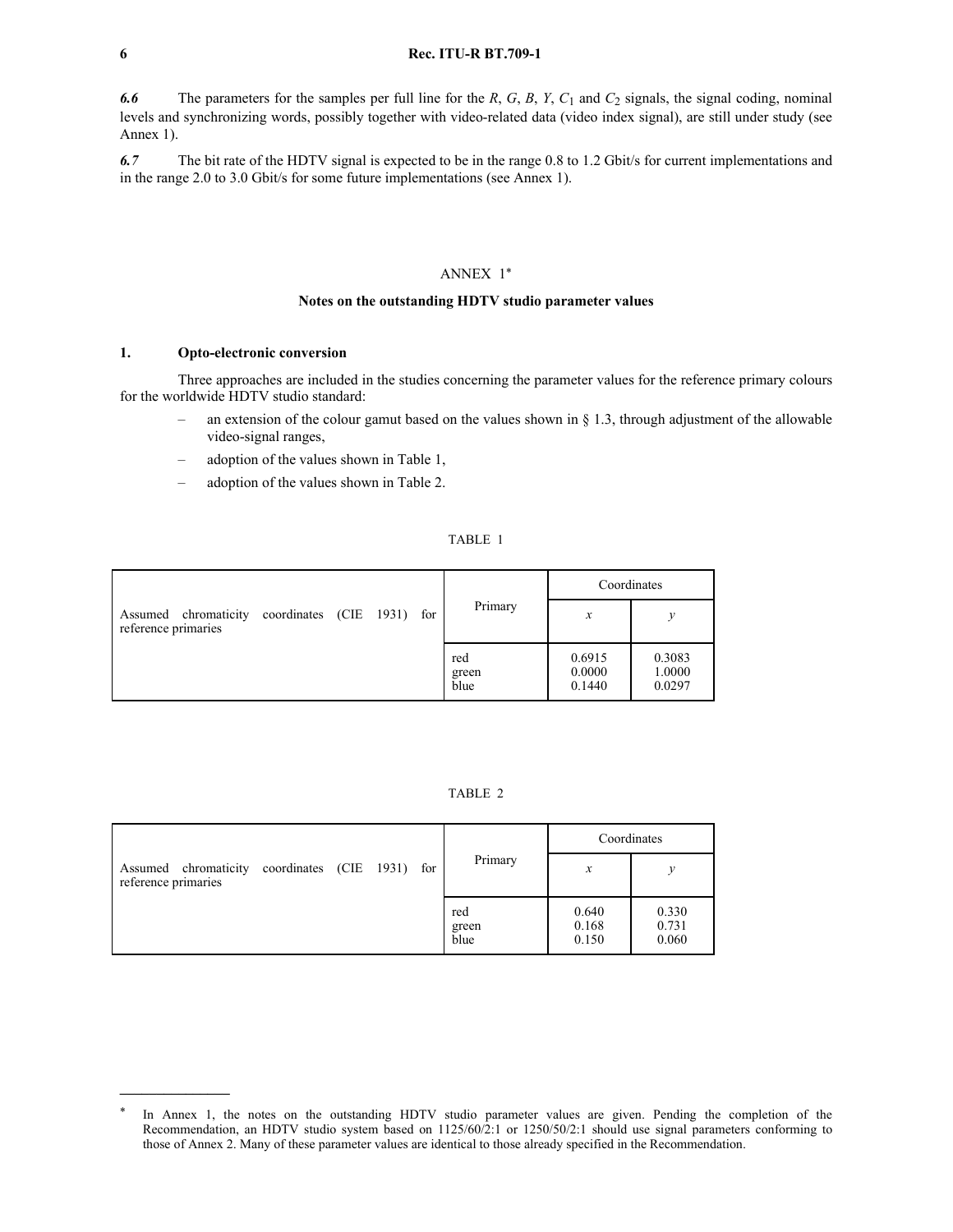An alternative coding uses an opto-electronic transfer characteristic with a logarithmic/linear law  $(V = 0.2675 \text{ ln } (1 + 41.15 \text{ L}))$ . It is stated to offer benefits of reduced visibility of noise and quantization artefacts compared to that achievable with the "gamma" law of the interim system.

## **2. Picture characteristics**

There has been extensive discussion of those aspects of a standard that are related to the way in which the television picture is to be constructed to achieve a single worldwide studio standard as desired by all administrations.

The difficulty lies in a determination as to a means of reaching that goal, particularly because of the problems associated with the field or picture frequency.

In addition to the direct one-step approach to a single standard, contributions have been presented suggesting two conceptual approaches to the above problems. One of these is a "common image format" concept which could be used at a picture or field frequency to suit the application. The other is based on the "common data rate" concept inherent in Recommendation ITU-R BT.601. A new approach has been suggested based on the concept of "common image part" whereby a sampling lattice with common sample density is used to define pictures of different sizes, resulting in different numbers of pixels per frame. The two previous approaches can be made special cases of this latter approach.

## **3. Picture scanning characteristics**

There are two major factors to be considered in the selection of a picture rate:

- motion portrayal; and
- the relationship with film and with current and future TV systems.

Motion portrayal is influenced mainly by the picture rate selected and dynamic resolution is improved by the introduction of shuttering in the camera.

Both the picture rate and the interlace ratio are significant for a number of well known reasons.

### **4. Signal format**

Studies have suggested that an interim HDTV system should use conventional *YC*<sup>1</sup> *C*<sup>2</sup> coding which is used in currently available HDTV production systems. In addition, it was suggested that augmented conventional or constantluminance coding approaches may offer more accurate signal rendition or reconstruction.

Studies are in progress to evaluate more thoroughly possible system performance improvements using constant-luminance coding. A decision then will be made as to whether constant-luminance coding will be included in HDTV system design.

It has been pointed out that the reduction of the bandwidth of the colour difference signals to a greater degree than that of the luminance signal, can cause errors in colour reproduction. A "pre-equalization" method (PEQ) has been proposed to reduce these errors, which offers the advantage of compatibility with the existing system while requiring additional circuitry only in the picture source.

## **5. Analogue representation**

It may be possible to vary the blanking intervals at appropriate interfaces in the overall HDTV system.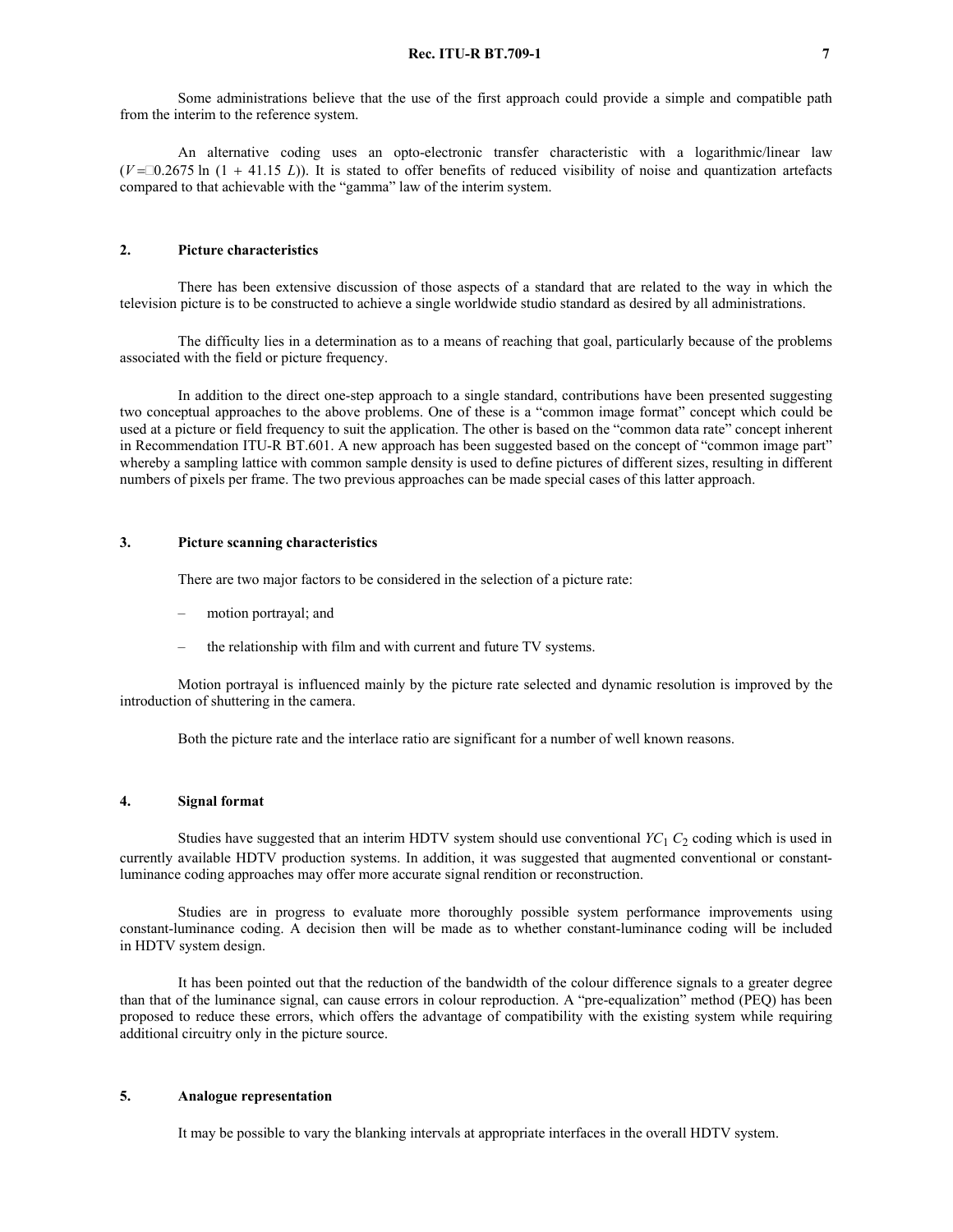## **6. Digital representation**

## *6.1 Parameters for the studio standard*

In addition to the number of samples per digital active line, the number of samples per full line in the analogueto-digital horizontal timing relationship, further agreements are being sought on the following items:

## *6.1.1 Form of coding*

*6.1.2* Correspondence between video signal levels and quantization levels:

- scale,
- luminance signal,
- each colour-difference signal.

Studies are continuing in this area. There is agreement that at least 8 bits are required for *R*, *G*, *B*, *Y*, *C*<sup>1</sup> and *C*2, and that 10 bits will be required for some applications. Therefore, both 8-bit and 10-bit representations are required.

The operational margin of the dynamic range is still subject to further study even in the case of Recommendation ITU-R BT.601.

One possible solution is to use the same relationship between video signal levels and quantizing levels as that in Recommendation ITU-R BT.601 for 8-bit signals, and for the 10-bit signal, to simply add two bits of lower significance.

Several other proposals are under consideration. One takes the Recommendation ITU-R BT.601 approach mentioned above but adds possibilities of variable dynamic range in the case of 10-bit signals. Another family of proposals uses part of the 8 or 10-bit dynamic range to extend the permissible signal level above nominal peak white and below normal black level.

## *6.1.3 Video index*

The studio standard parameters could embrace the definition of a "video index" signal. Such a signal would include information concerning the origin, coding and prior processing of the signal.

To finalise § 6.1.1 and 6.1.2 above, further studies are necessary to complete the definition of the form of coding (linear and non-linear). Reaching a conclusion to these studies may be aided if the video index signal included the values of selected parameters.

## *6.1.4 Code word usage*

It may be reasonable to reserve some levels when a similar structure of the interface to that described in Recommendation ITU-R BT.656 is used, particularly for synchronization data.

#### *6.2 Some considerations on bit rates*

The source bit rate can be fixed as the result of the choices on relevant parameter values of the studio standard. Transmission of this bit rate in Level 16 of the Synchronous Hierarchy (2 488.320 Mbit/s)\* appears to be technically feasible.

Various bit-rate reduction techniques for HDTV signals are being developed, and the quality obtainable with them is under examination in reference to user requirements which are yet to be established. Many people interested in the possibility of achieving contribution quality with a bit rate of 140 Mbit/s. Further comparative study with a unified test method is most desirable before method(s) of bit-rate reduction are recommended.

Bit-rate reduction techniques may permit the use of bit rates for network transmission such as Level 4 (622.080 Mbit/s)<sup>\*</sup> or Level 1 (155.520 Mbit/s)<sup>\*</sup> of the Synchronous Hierarchy or possibly lower bit rates.

**\_\_\_\_\_\_\_\_\_\_\_\_\_\_\_**

See ITU-T Recommendation G.707.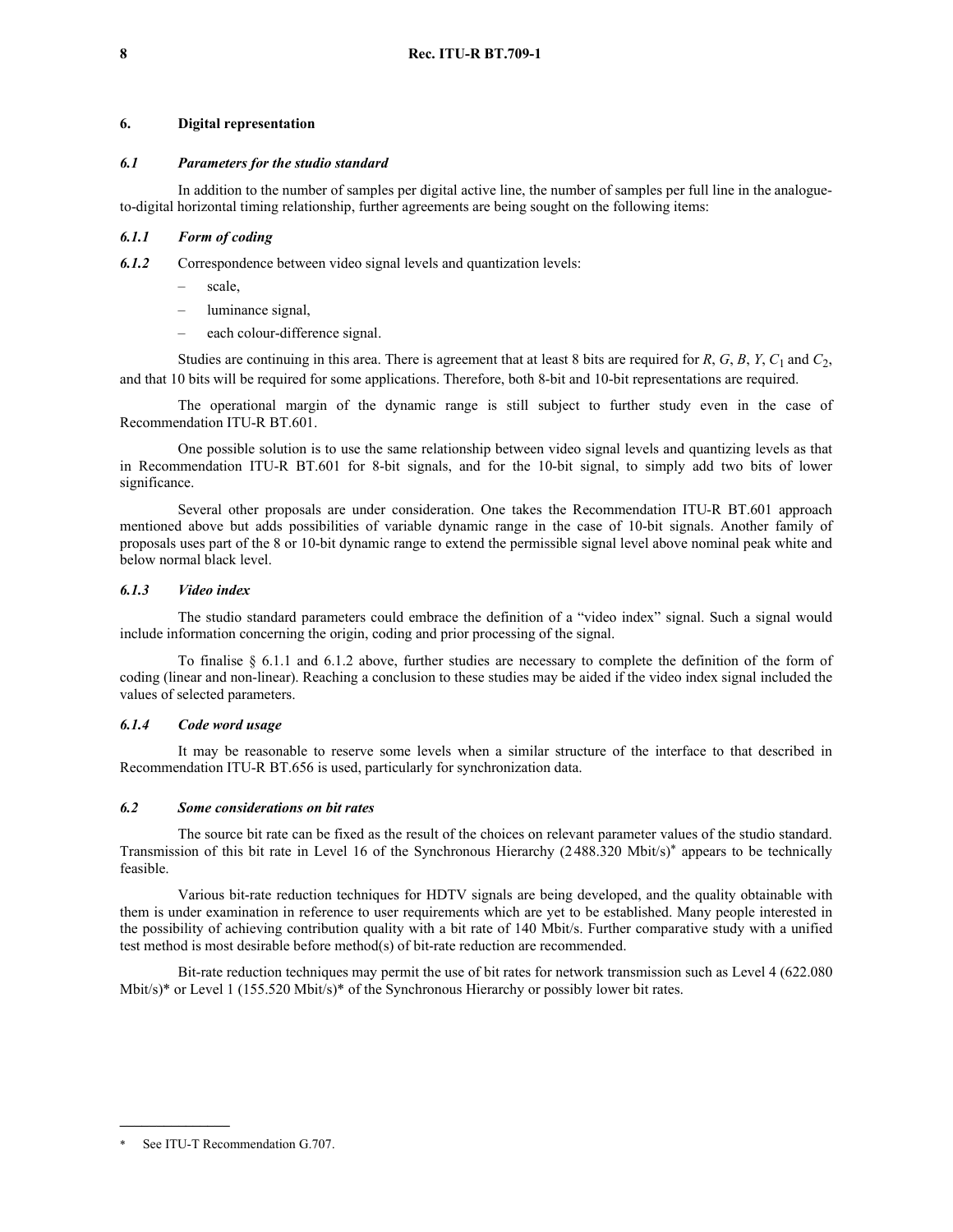### **Rec. ITU-R BT.709-1 9**

## ANNEX 2\*

## **Additional information to support the practical application of the Recommendation**

#### **Introduction**

The work to complete a single worldwide standard for HDTV studio production and for the international exchange of HDTV programmes continues and the need to complete Recommendation ITU-R BT.709 urgently is recognized. However, some administrations and organizations have an immediate need to carry out production, international programme exchange and broadcasting and thus require comprehensive specifications to ensure the necessary compatibility in equipment and systems. Already, HDTV studio systems based on 1125/60/2:1 or 1250/50/2:1 have been implemented and are in use as sources for both broadcast and non-broadcast services.

To guide the orderly development of HDTV studio systems, the parameter values of these two systems are reproduced below to enable the practical application of this Recommendation.

It should be noted that many of these parameter values are identical to those already specified in the Recommendation.

## **Signal parameter values for the 1125/60/2:1 system and the 1250/50/2:1 system**

### **1. Opto-electronic conversion**

|      | Characteristics                                                              |                                                                                                                                                                                            |                         |  |  |  |  |
|------|------------------------------------------------------------------------------|--------------------------------------------------------------------------------------------------------------------------------------------------------------------------------------------|-------------------------|--|--|--|--|
| Item | Parameter                                                                    |                                                                                                                                                                                            | Value                   |  |  |  |  |
|      |                                                                              | 1125/60/2:1                                                                                                                                                                                | 1250/50/2:1             |  |  |  |  |
| 1.1  | Opto-electronic transfer characteristics before non-linear<br>precorrection  | Assumed linear                                                                                                                                                                             |                         |  |  |  |  |
| 1.2  | Overall opto-electronic transfer characteristics at source $(1)$             | $V = 1.099 L^{0.45} - 0.99$ for $1 \ge L \ge 0.018$<br>$V = 4.500 L$ for $0.018 > L \ge 0$<br>where:<br>L: luminance of the image $0 \le L \le 1$<br>$V$ : corresponding electrical signal |                         |  |  |  |  |
| 1.3  | Chromaticity coordinates (CIE 1931)                                          | Coordinates                                                                                                                                                                                |                         |  |  |  |  |
|      | Primary                                                                      | $\boldsymbol{x}$                                                                                                                                                                           | $\mathcal{Y}$           |  |  |  |  |
|      | Red<br>$\overline{\phantom{0}}$<br>Green<br>Blue<br>$\overline{\phantom{0}}$ | 0.640<br>0.300<br>0.150                                                                                                                                                                    | 0.330<br>0.600<br>0.060 |  |  |  |  |
| 1.4  | Assumed chromaticity for equal primary signals                               | $D_{65}$                                                                                                                                                                                   |                         |  |  |  |  |
|      | $E_R = E_G = E_B$<br>(Reference white)                                       | $\boldsymbol{x}$<br>0.3127                                                                                                                                                                 | $\mathcal{V}$<br>0.3290 |  |  |  |  |

(1) The Gamma law is limited in gain at low signal levels to obviate noise-in-black problems.

The Administration of the United States of America does not support approval of Annex 2 and must therefore take a reservation because approval will be viewed as support of interim standards which will impede progress towards the completion of Recommendation ITU-R BT.709 as a single worldwide standard for studio production and international programme exchange.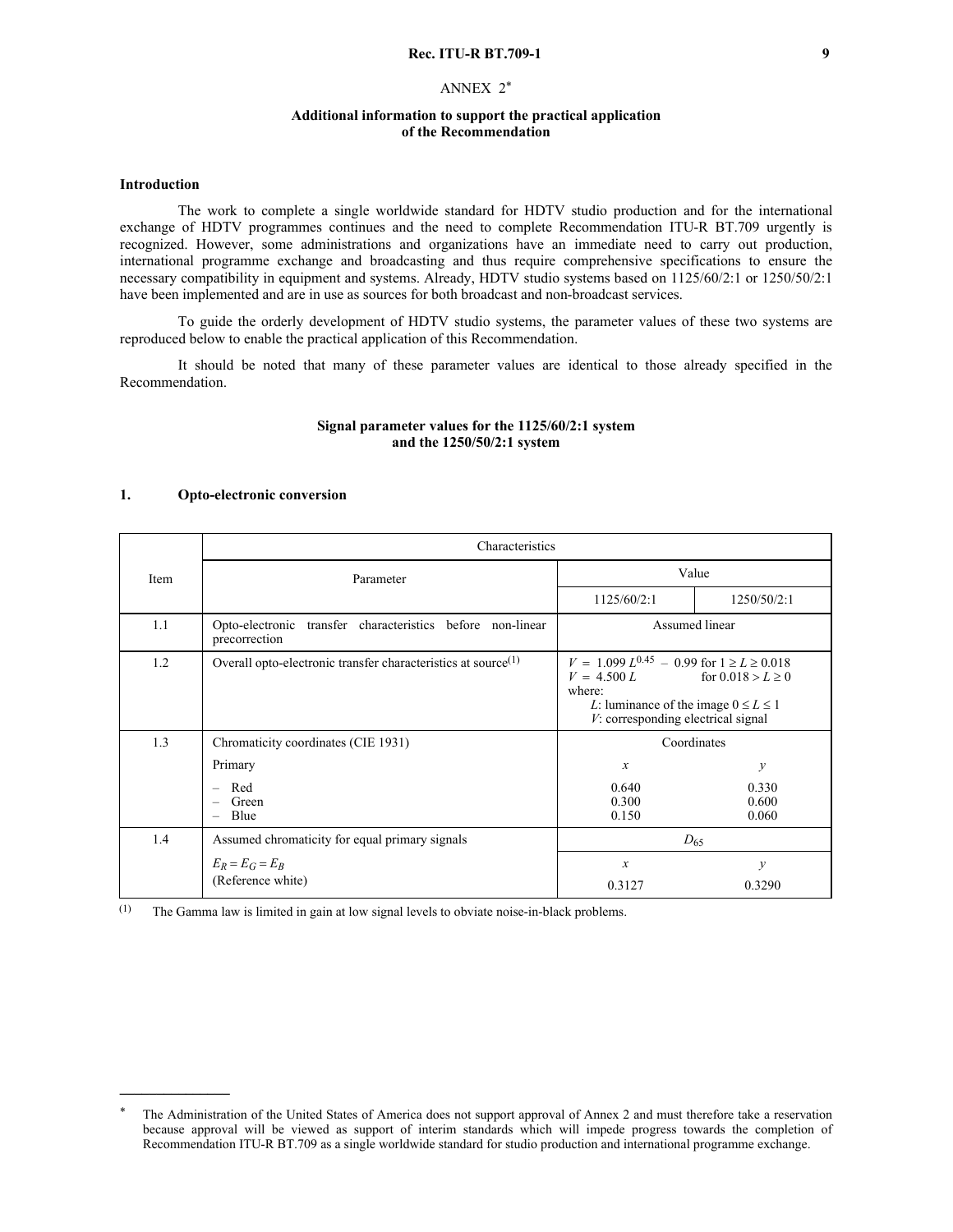# **2. Picture characteristics**

|      | Characteristics          |             |             |  |  |
|------|--------------------------|-------------|-------------|--|--|
| Item | Parameter                | Value       |             |  |  |
|      |                          | 1125/60/2:1 | 1250/50/2:1 |  |  |
| 2.1  | Aspect ratio             | 16:9        |             |  |  |
| 2.2  | Sample per active line   | 1920        |             |  |  |
| 2.3  | Sampling lattice         |             | Orthogonal  |  |  |
| 2.4  | Active lines per picture | 1035        | 1152        |  |  |

# **3. Picture scanning characteristics**

|      | Characteristics          |                               |                                                     |  |  |
|------|--------------------------|-------------------------------|-----------------------------------------------------|--|--|
| Item | Parameter                | Value                         |                                                     |  |  |
|      |                          | 1125/60/2:1                   | 1250/50/2:1                                         |  |  |
| 3.1  | Order of sample scanning | Left to right, top to bottom  |                                                     |  |  |
|      |                          |                               | 1st line of Field 1<br>above 1st line of<br>Field 2 |  |  |
| 3.2  | Interlace ratio          | $2:1^{(1)}$                   |                                                     |  |  |
| 3.3  | Picture rate (Hz)        | 30                            | 25                                                  |  |  |
| 3.4  | Total number of lines    | 1125                          | 1250                                                |  |  |
| 3.5  | Field frequency (Hz)     | 60                            | 50                                                  |  |  |
| 3.6  | Line frequency (Hz)      | $33750 \pm 10 \times 10^{-6}$ | 31250                                               |  |  |

(1) For 1250/50/2:1 - Some administrations may consider future compatible extensions based on progressive scanning.

# **4. Signal format**

The terms *R*, *G*, *B*, *Y*,  $C_1/C_B$ ,  $C_2/C_R$ , are often used and are generally understood to refer to the signals  $E'_R$ ,  $E'_G$ ,  $E_B$ ,  $E_Y$ ,  $E_{P_B}$ / $E_{C_B}$ ,  $E_{P_R}$ / $E_{C_R}$  respectively (i.e. they correspond to gamma pre-corrected signals).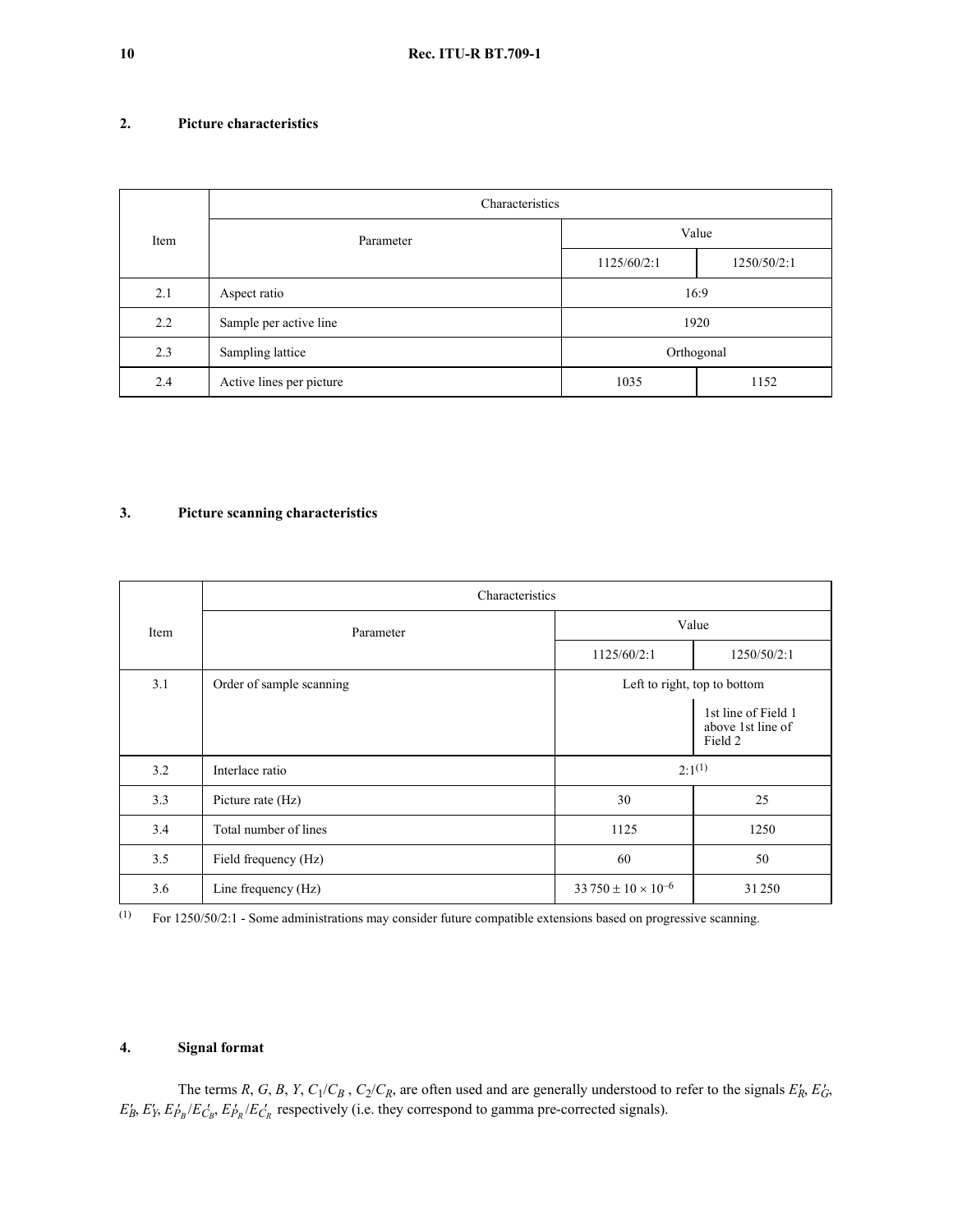# **Rec. ITU-R BT.709-1 11**

|      | Characteristics                                                                                             |                                                                        |                                                                      |  |  |
|------|-------------------------------------------------------------------------------------------------------------|------------------------------------------------------------------------|----------------------------------------------------------------------|--|--|
| Item | Parameter                                                                                                   | Value                                                                  |                                                                      |  |  |
|      |                                                                                                             | 1125/60/2:1                                                            | 1250/50/2:1                                                          |  |  |
| 4.1  | Conceptual non-linear precorrection of<br>primary signals                                                   | $\gamma = 0.45$                                                        |                                                                      |  |  |
| 4.2  | Derivation of luminance signal $E_Y^{(1)}$                                                                  | $E'_Y = 0.2125 E'_R +$<br>$0.7154 EG +$<br>$0.0721 E'_{B}$             | $E'_Y = 0.299 E'_R +$<br>$0.587 EG +$<br>$0.114 E_R'$                |  |  |
| 4.3  | Derivation of colour-difference signal<br>(analogue coding)<br>$E'_{P_B}, E'_{P_B}$ or $E'_{C_B}, E'_{C_B}$ | $E'_{P_B} = 0.5389 (E'_B - E'_Y)$<br>$E'_{P_R} = 0.6349 (E'_R - E'_Y)$ | $E'_{C_B} = 0.564 (E'_B - E'_Y)$<br>$E'_{C_P} = 0.713 (E'_R - E'_Y)$ |  |  |
| 4.4  | Derivation of colour-difference signal<br>(digital coding)<br>$C_1$ , $C_2$ or $C_R$ , $C_R$                | Digitally scaled from the values of 4.3                                |                                                                      |  |  |

(1) For 1250/50/2:1 – The use of prime denotes gamma-corrected signals; this non-constant luminance derivation is advised pending further studies. These values differ from those in the main body of this Recommendation for reasons of compatibility with present HD equipment and simplicity of conversion to conventional standards and encoding of HD-MAC.

# **5. Analogue representation**

Levels are specified in millivolts measured across a matched 75  $\Omega$  termination.

|      | Characteristics                                               |                                            |                                                                                      |
|------|---------------------------------------------------------------|--------------------------------------------|--------------------------------------------------------------------------------------|
| Item | Parameter                                                     | Value                                      |                                                                                      |
|      |                                                               | 1125/60/2:1                                | 1250/50/2:1                                                                          |
| 5.1  | Nominal level<br>$E'_R, E'_G, E'_R, E'_Y$                     | Reference black: 0<br>Reference white: 700 |                                                                                      |
| 5.2  | Nominal level<br>$E'_{P_R}, E'_{P_R}$ or $E'_{C_R}, E'_{C_R}$ | ± 350                                      |                                                                                      |
| 5.3  | Form of synchronizing signal                                  | Tri-level bipolar                          |                                                                                      |
|      |                                                               | (see Fig. $3$ )                            | (see Fig. 4)                                                                         |
| 5.4  | Line sync timing reference                                    | $\mathrm{O}_\mathrm{H}$                    |                                                                                      |
|      |                                                               | (see Fig. $3$ )                            | (see Fig. 4)                                                                         |
| 5.5  | Sync level                                                    | $+300$                                     |                                                                                      |
|      |                                                               | (See Table 1)                              | $\pm 2\%$                                                                            |
|      |                                                               | sync on all components                     | $-$ rise time<br>50 ns $\pm$ 10 ns (10%-90%)<br>see also <sup><math>(1)</math></sup> |
| 5.6  | Inter-component timing accuracy                               | Not applicable                             | $\pm 2$ ns                                                                           |
| 5.7  | Blanking interval                                             | (see Table 3 and Fig. 5)                   | (see Tables 4 and 5)                                                                 |
| 5.8  | Nominal signal bandwidth (MHz)                                | 30 (for all components)                    |                                                                                      |

(1) When using *R*, *G*, *B* signals, the use of syncs on at least the green channel is advised; transmission of separate syncs is also acceptable. When using  $Y$ ,  $C_B$ ,  $C_R$  signals the  $Y$  signal at least carries sync.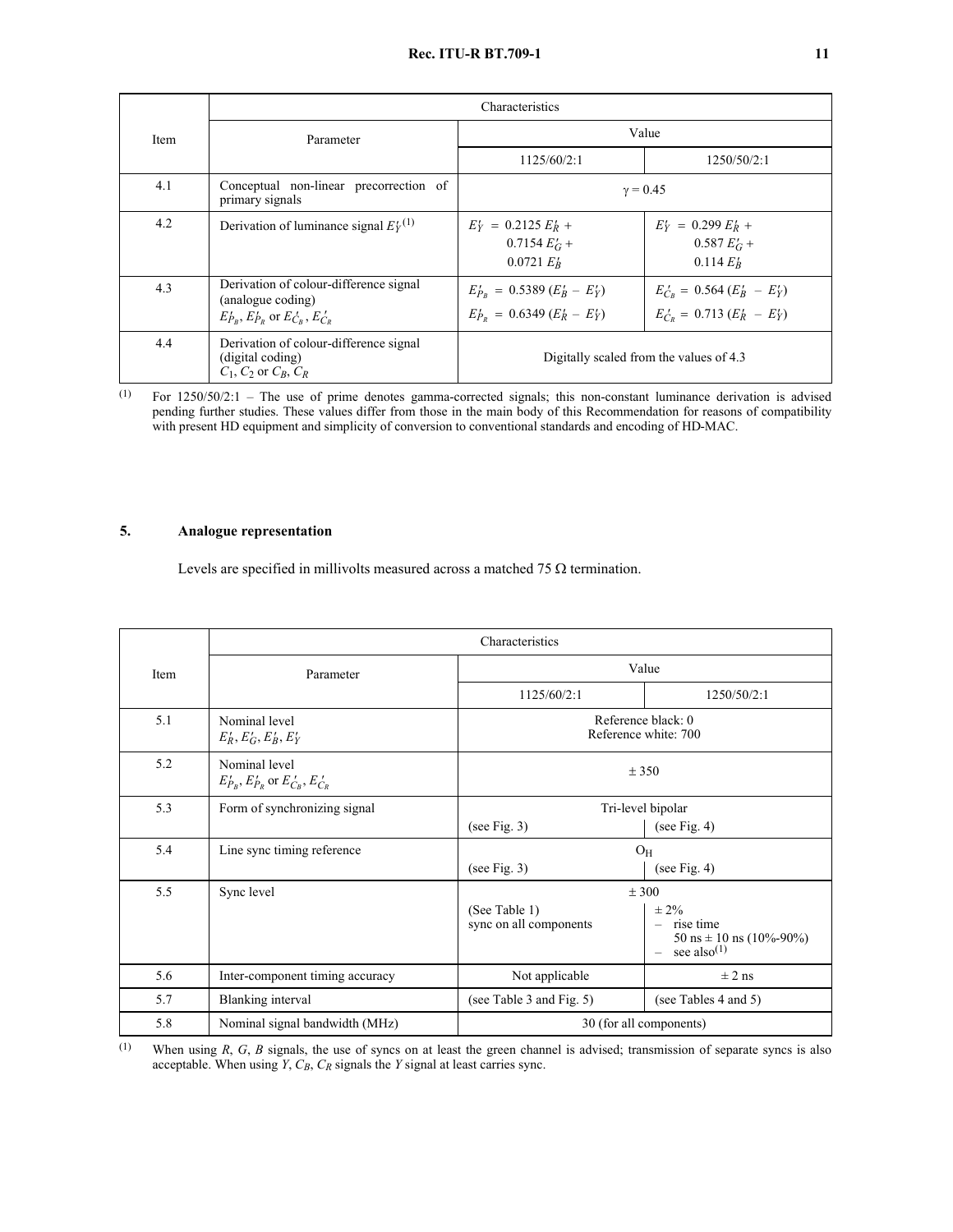# **12 Rec. ITU-R BT.709-1**









 $D(3)$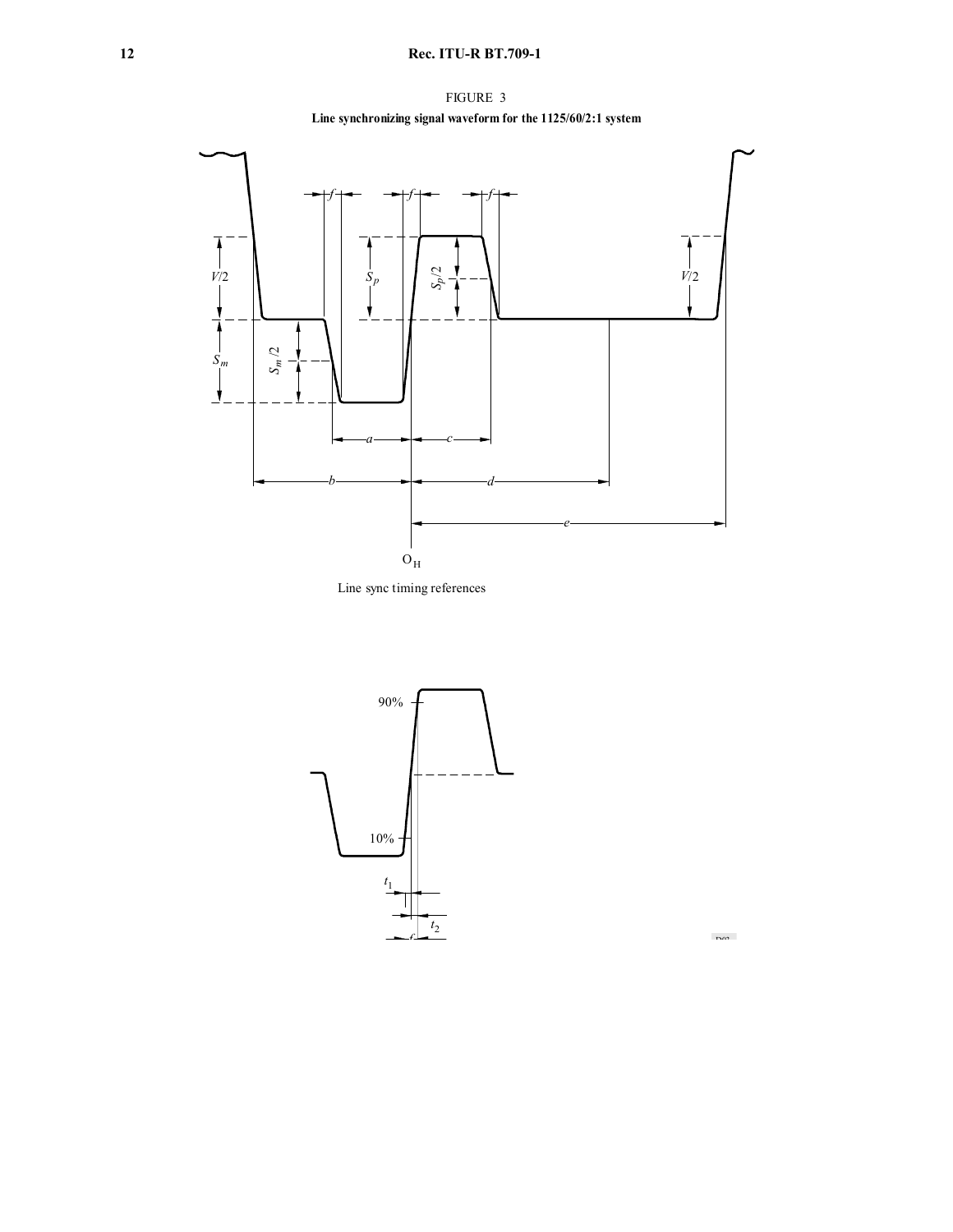FIGURE 4 **Line synchronizing signal waveform for the 1250/50/2:1 system**



# TABLE 3

#### **Level and timing specification of synchronizing signal of the 1125/60/2:1 system (see Figs. 3 and 5)**

| Symbol           | Parameter                   | Nominal value    | Reference clock<br>intervals | Tolerance<br>$(\mu s)$ |
|------------------|-----------------------------|------------------|------------------------------|------------------------|
| $\mathfrak a$    | Negative line sync width    | $0.593 \,\mu s$  | 44                           | ± 0.040                |
| b                | End of active video         | $1.185 \,\mu s$  | 88                           | $+0.080$<br>$-0.000$   |
| $\boldsymbol{c}$ | Positive line sync width    | $0.593 \,\mu s$  | 44                           | $\pm 0.040$            |
| $\overline{d}$   | Clamp period                | $1.778 \,\mu s$  | 132                          | $\pm 0.040$            |
| $\epsilon$       | Start of active video       | $2.586 \,\mu s$  | 192                          | $+0.080$<br>$-0.000$   |
| $\int$           | Rise/fall time              | $0.054 \,\mu s$  | 4                            | ± 0.020                |
| $t_2 - t_1$      | Symmetry of rising edge     |                  |                              | $\pm 0.002$            |
| $S_m$            | Amplitude of negative pulse | $300 \text{ mV}$ |                              |                        |
| $S_p$            | Amplitude of positive pulse | $300 \text{ mV}$ |                              |                        |
| V                | Amplitude of video signal   | $700 \text{ mV}$ |                              |                        |
|                  | Field-blanking interval     | $45$ H/field     | 99000                        |                        |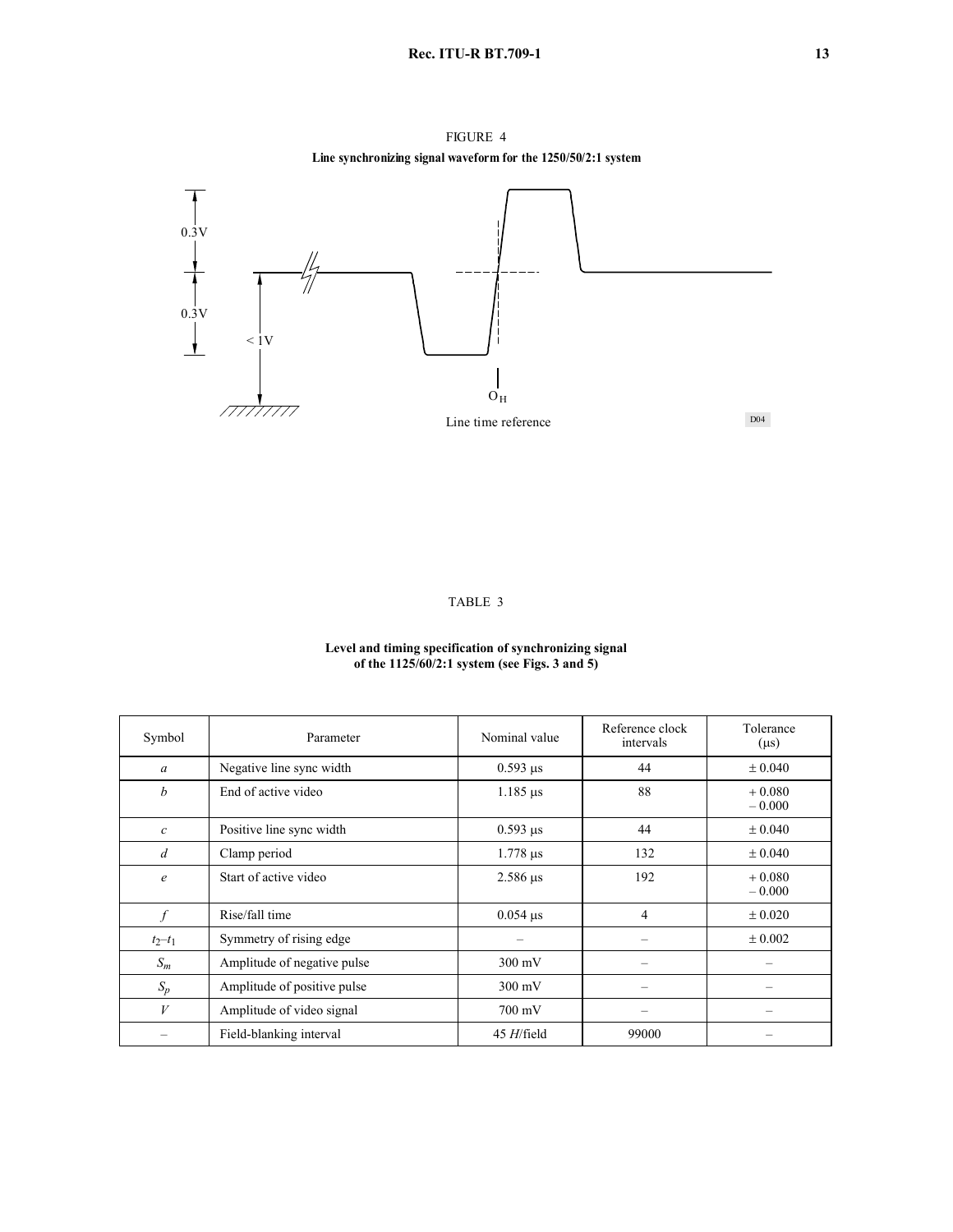

 $\Box$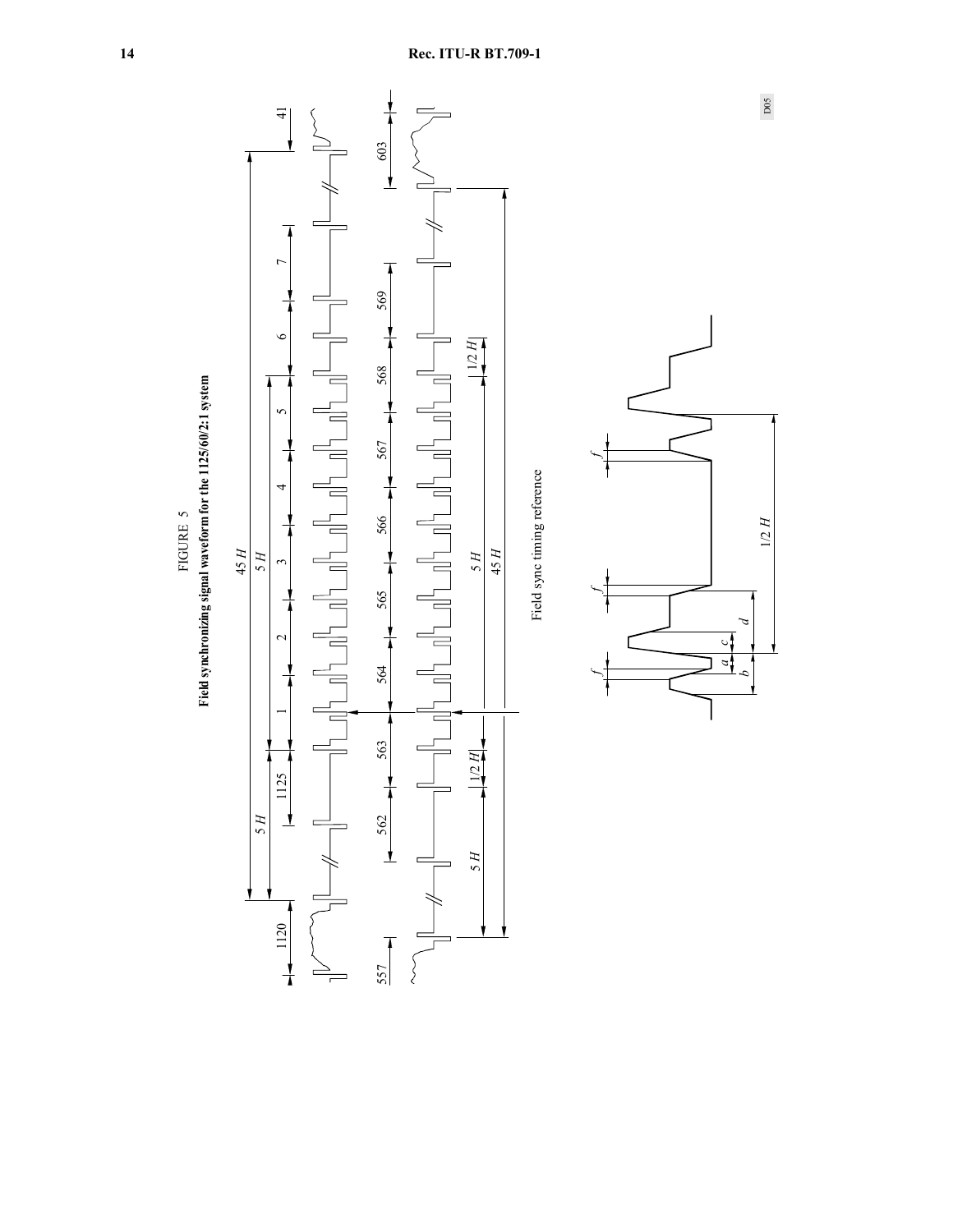## TABLE 4

#### **Line timing details for the 1250/50/2:1 system (see Figs. 4, 6 and 7)**

| Item           | Parameters                                      | Time<br>$(\mu s)$ | 2.25 MHz<br>samples | 72 MHz<br>samples |
|----------------|-------------------------------------------------|-------------------|---------------------|-------------------|
|                | Total line length                               | 32                | 72                  | 2304              |
| $\overline{2}$ | Active line length $(1)$<br>digital<br>analogue | 26.67<br>26.00    | 60<br>(58.5)        | 1920<br>1872      |
| 3              | Line blanking $(2)$<br>digital<br>analogue      | 5.33<br>6.00      | 12<br>(13.5)        | 384<br>432        |
| $\overline{4}$ | Front porch $^{(2)}$                            | 0.89              | 2                   | 64                |
| 5              | Back porch <sup>(2)</sup>                       | 2.67              | 6                   | 192               |
| 6              | Tri-level synchronisation half width            | 0.89              | $\overline{2}$      | 64                |
| $\overline{7}$ | Field pulse                                     | 8.00              | 18                  | 576               |

(1) Relative disposition of analogue and digital active lines assumed to be as per scaled version of Recommendation ITU-R BT.601 (i.e. symmetrical). Analogue active line measured from the half-height of signal after line blanking. Rise and fall times assumed to be 15 ns but subject to ratification. Analogue blanking should preferably be applied at the studio or playout output.

(2) Front porch is defined at the interval between the end of active video and the half-height of the leading negative edge of the trilevel sync pulse. Similarly back porch is the interval between the half-height of the trailing negative edge of the tri-level sync and the start of active video (see Fig. 6).

#### TABLE 5

## **Field timing details for the 1250/50/2:1 system (see Figs. 7 and 8)**

| Item           | Parameter                       | Value/Description                               |
|----------------|---------------------------------|-------------------------------------------------|
| 1              | Total number of lines per frame | 1250                                            |
| 2              | Total number of lines per field | 625                                             |
| 3              | Active lines per frame          | 1152                                            |
| $\overline{4}$ | Active lines per field          | 576                                             |
| 5              | Frame reference $O_V$           | $O_H$ on line 1                                 |
| 6              | Frame indication                | Line $1250$                                     |
| $\tau$         | Field indication                | Line $625$                                      |
| 8              | Active lines field 1            | Lines $45 \dots 620$ inclusive                  |
| 9              | Active lines field 2            | Lines $670$ 1245 inclusive                      |
| 10             | Field blanking                  | Lines 1246  44<br>and $621 \dots 669$ inclusive |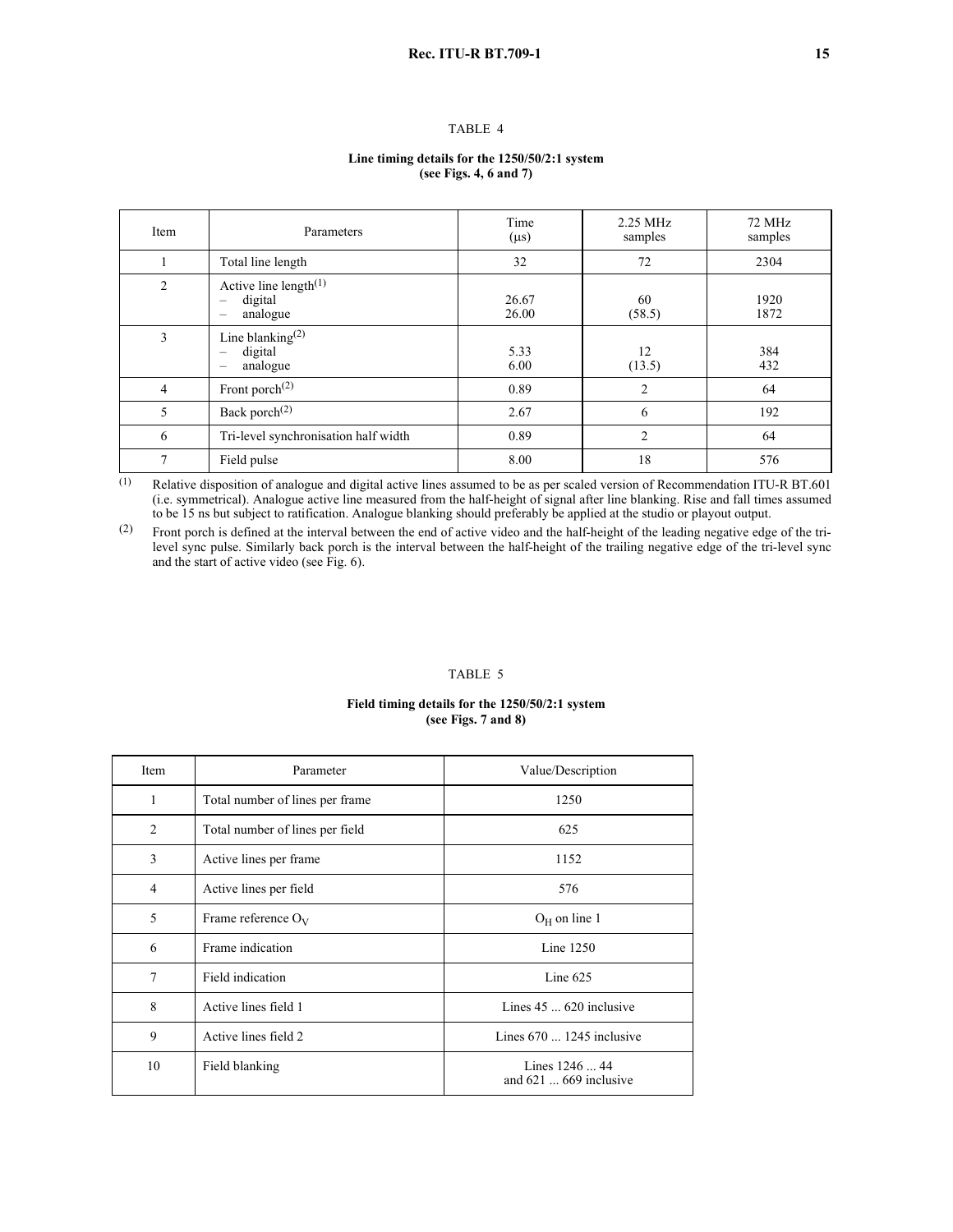# **16 Rec. ITU-R BT.709-1**

# FIGURE 6

## **Line sync timing references for the 1250/50/2:1 system after** *D/A* **conversion and before final analogue blanking**



FIGURE 7 **Frame and field identification for the 1250/50/2:1 system**

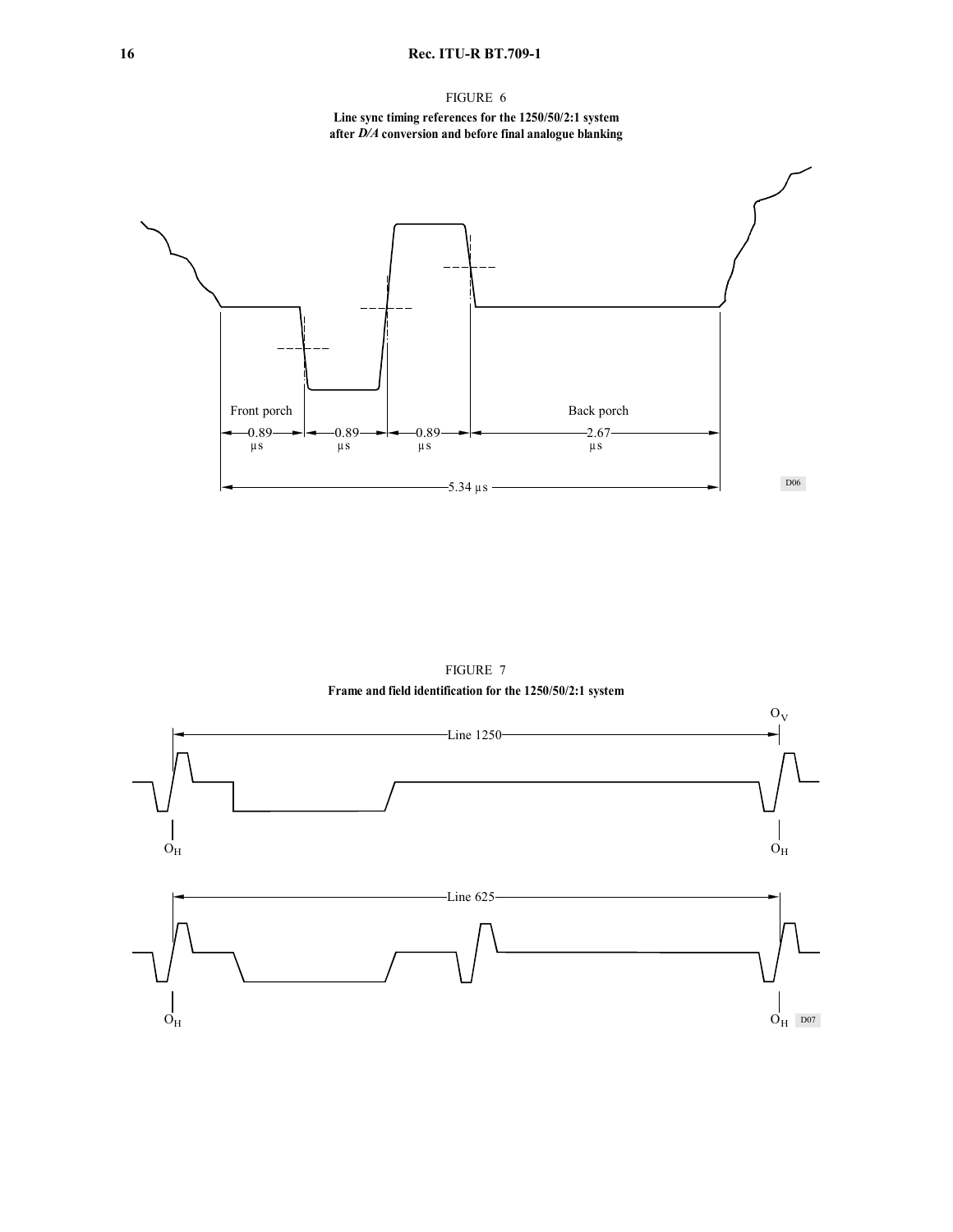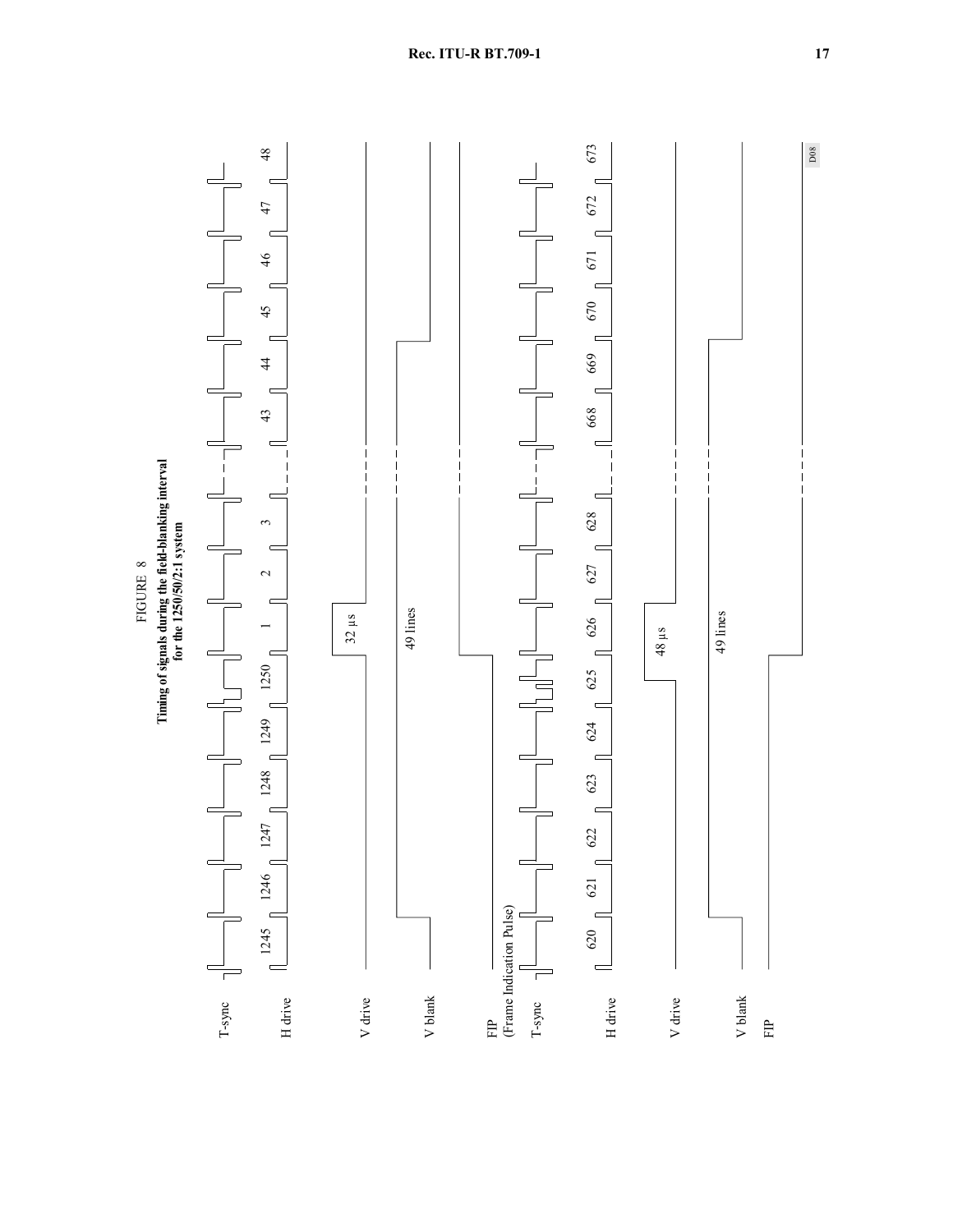# **6. Digital representation**

|      |                                                                                                                                                                                                  | Characteristics                                                                                                   |                              |
|------|--------------------------------------------------------------------------------------------------------------------------------------------------------------------------------------------------|-------------------------------------------------------------------------------------------------------------------|------------------------------|
| Item | Parameter                                                                                                                                                                                        | Value                                                                                                             |                              |
|      |                                                                                                                                                                                                  | 1125/60/2:1                                                                                                       | 1250/50/2:1                  |
| 6.1  | Coded signal                                                                                                                                                                                     | <i>R</i> , <i>G</i> , <i>B</i> , or <i>Y</i> , $C_1/C_B$ , $C_2/C_R$                                              |                              |
| 6.2  | Sampling lattice<br>R, G, B, Y<br>$\overline{\phantom{0}}$                                                                                                                                       | Orthogonal, line and picture repetitive                                                                           |                              |
| 6.3  | Sampling lattice signal<br>$C_1/\bar{C}_B$ , $C_2/C_R$                                                                                                                                           | Orthogonal, line and picture repetitive co-sited with each other<br>and with alternate <sup>(1)</sup> $Y$ samples |                              |
| 6.4  | Sampling frequency (MHz)<br>R, G, B, Y<br>$\overline{\phantom{0}}$                                                                                                                               | $74.25 \pm 10 \times 10^{-6}$<br>$(33 \times 2.25)$                                                               | 72<br>$(32 \times 2.25)$     |
| 6.5  | Sampling frequency (MHz)<br>$C_1/C_B$ , $C_2/C_R$                                                                                                                                                | $37.125 \pm 10 \times 10^{-6}$<br>$(33/2 \times 2.25)$                                                            | 36<br>$(16 \times 2.25)$     |
| 6.6  | Number of samples per full line<br>R, G, B, Y<br>$C_1/C_B$ , $C_2/C_R$<br>$\qquad \qquad -$                                                                                                      | 2200<br>1100                                                                                                      | 2304<br>1152                 |
| 6.7  | Active number of samples per line<br>R, G, B, Y<br>$\qquad \qquad -$<br>$C_1/C_B$ , $C_2/C_R$                                                                                                    | 1920<br>960                                                                                                       |                              |
| 6.8  | Coding format                                                                                                                                                                                    | Linear, 8 or 10 bits/component                                                                                    |                              |
| 6.9  | Timing relationship between the analogue<br>synchronizing reference O <sub>H</sub> and video<br>data (in clock periods)                                                                          | 192                                                                                                               | 256                          |
| 6.10 | Quantization levels <sup>(2)</sup><br>Black level $R, G, B, Y$<br>$\equiv$<br>Achromatic $C_1/C_B$ , $C_2/C_R$<br>$\overline{\phantom{0}}$<br>Nominal peak – $R, G, B, Y$<br>$-C_1/C_B, C_2/C_R$ | 8 bit coding<br>16<br>128<br>235<br>16 and 240                                                                    |                              |
| 6.11 | Quantization level assignment <sup>(3)</sup><br>Video data<br>$\equiv$<br>Timing references $^{(2)}$<br>$\overline{\phantom{0}}$                                                                 | 8 bit coding<br>1 through 254<br>0 and 255                                                                        |                              |
| 6.12 | Filter characteristics <sup>(4)</sup><br>R, G, B, Y<br>$-$<br>$C_1/C_B$ , $C_2/C_R$<br>$\equiv$                                                                                                  | See Fig. 9A<br>See Fig. 9B                                                                                        | See Fig. 10A<br>See Fig. 10B |

(1) The first active colour-difference samples being co-sited with the first active luminance sample.

(2) For  $1125/60/2:1$  – In the case of 10 bit representation the two LSBs are ignored.

(3) For  $1125/60/2:1$  – For 10 bit coding two LSBs are added to the 8 bit code words. For  $1250/50/2:1 - 10$  bit representation is under study.

(4) These filter templates are defined as guidelines.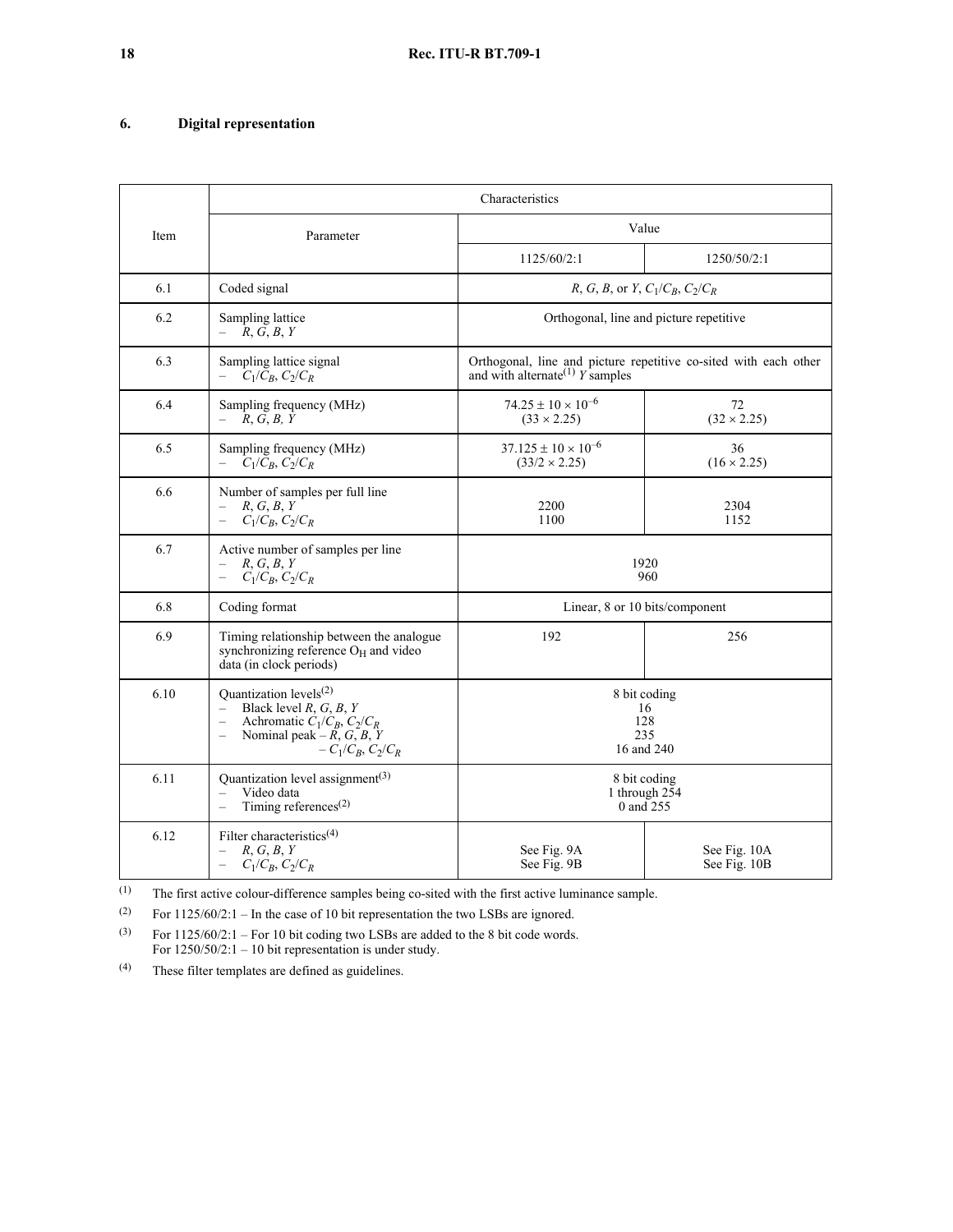FIGURE 9A **Filter characteristics for** *R***,** *G***,** *B* **and** *Y* **signals for the 1125/60/2:1 system**



a) Template for insertion loss/frequency characteristic





c) Passband group-delay tolerance

D09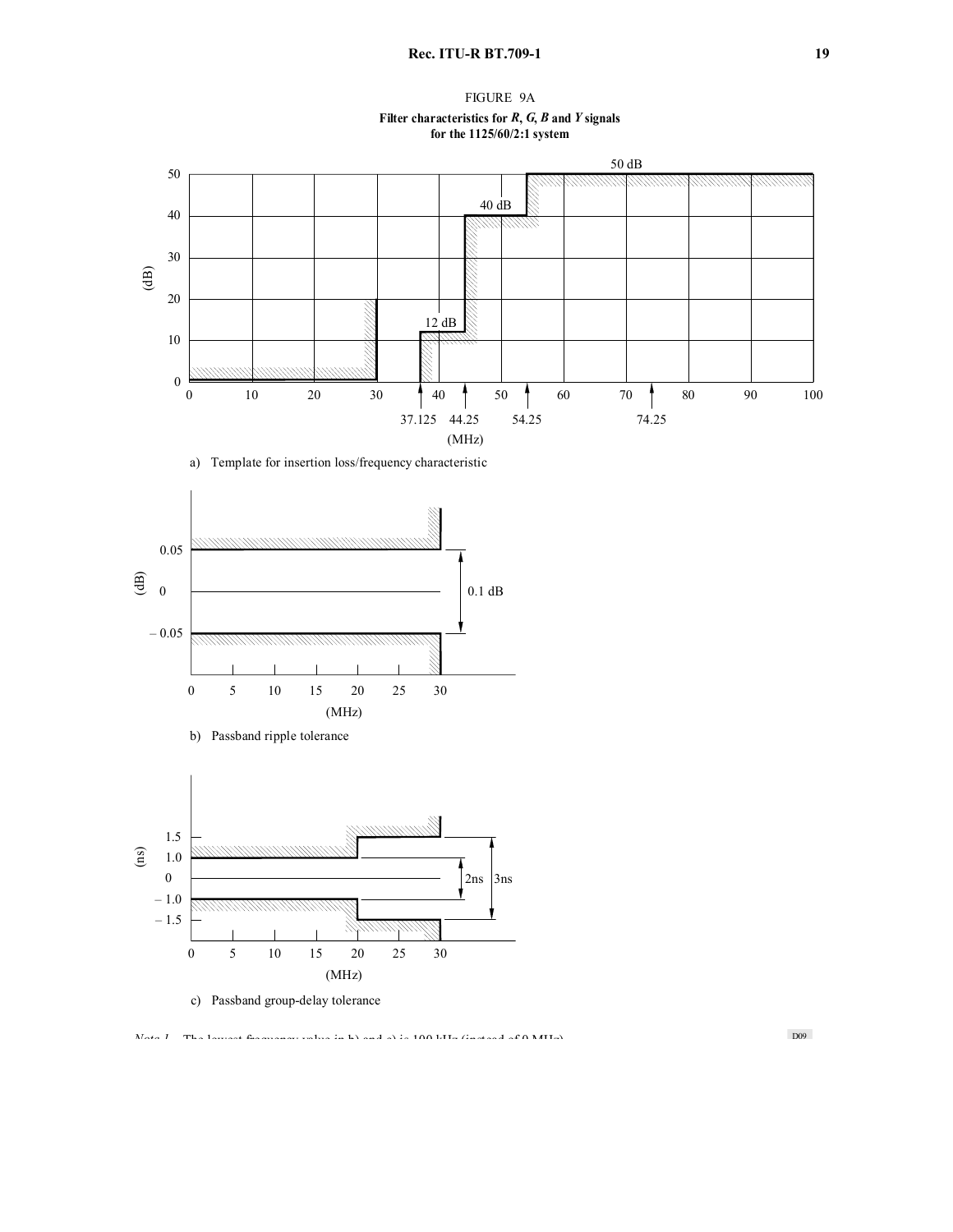# **20 Rec. ITU-R BT.709-1**

# FIGURE 9B Filter characteristics for  $P_B$  and  $P_R$  signals **for the 1125/60/2:1 system**



a) Template for insertion loss/frequency characteristic



– 1.5 *MMMMM* 0 5 10 15 (MHz)

c) Passband group-delay tolerance

*Note 1* – The lowest frequency value in b) and c) is 100 kHz (instead of 0 MHz).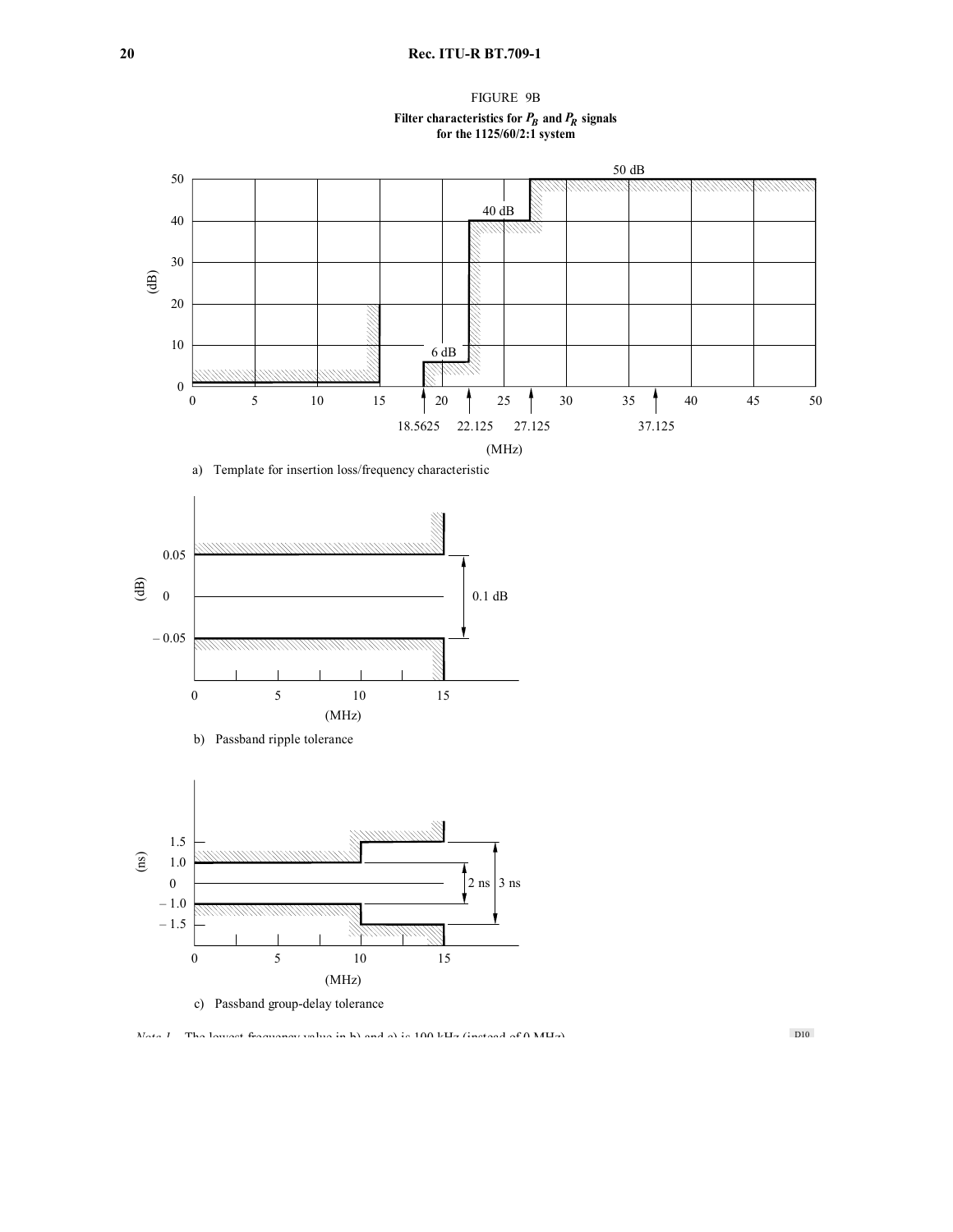

a) Template for insertion loss/frequency characteristic



b) Passband ripple tolerance



*Note 1* – In a digital implementation:

- the insertion loss should be at least 55 dB above 70 MHz (dashed-line template);
- the amplitude/frequency – characteristic (on linear scales) should be skewsymmetric about the nail amplitude point;
- the group delay distortion should be zero by design.

*Note 2* – Ripple and group delay are specified relative to their values at 5 kHz.